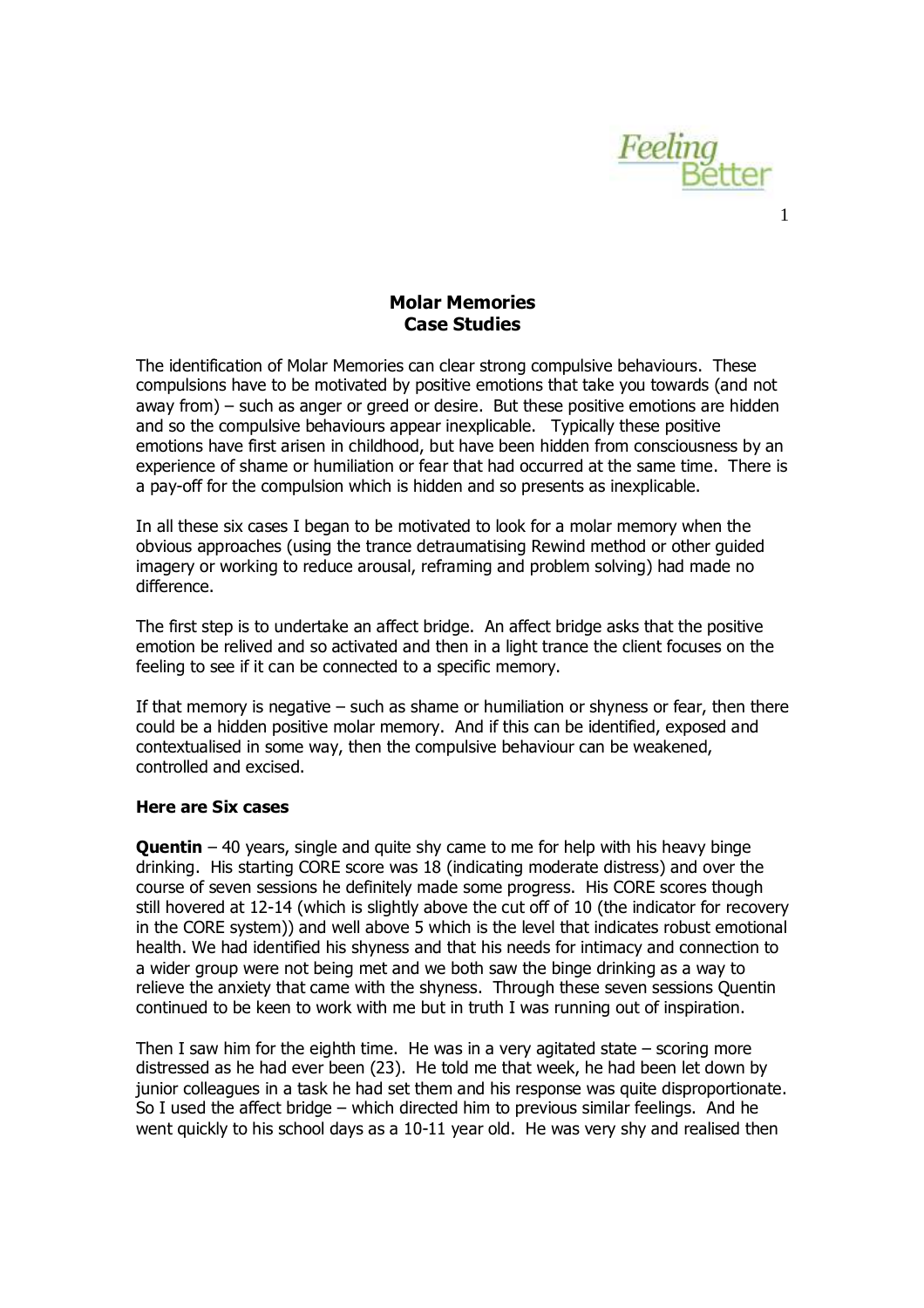

 $\mathcal{L}$ 

that the only way he could feel at all comfortable was to absolutely make sure that he was fully prepared for school. He said that he worked and worked as a young boy in order to feel relieved and protected by the knowledge that by working so hard he would be safe in the group. He said for example that his reading age was way above anyone else. That feeling was the molar memory and his compulsion had nothing to do with the binge drinking. Rather it was his workaholism and obsessive attention to detail, which was driven by the molar memory to feel secure and safe with people.

The consequence of the hidden molar memory was that Quentin had led an unbalanced life where good social and intimate relations were impossible. The recognition that as an adult, he did not need to work this hard was enough. He emailed me around six months later – he was dating for the first time ever, he was calmer and enjoying life and of course getting his needs met properly.

**Tom** was 45 years old, an Australian with a history of drug abuse and criminality. He had been in the UK for 5 years, was earning very little money and had a tempestuous relationship that was causing them both a lot of grief. He was now clean, having gone on AA type programmes but was still very angry and impulsive and difficult to live with. His initial CORE score was 19. Tom has worked very hard on himself and was rightly proud of being free from drugs and alcohol. He also had a number of fairly clear traumatic memories that were obvious Rewind candidates. The truth was that his early life had been quite awful and unsupported by his parents. I could also identify coping strategies from his childhood that were still powerful for him today.

The key though was his anger and using the affect bridge he went back to an event when he was just 5 years old when he had nearly killed his younger brother in a fit of extreme anger. Of course this had shocked and shamed him. So we stayed with that experience is a light trance and I pushed him for something else that happened then. I made a number of suggestions as to what that might be but none was right. And then he got it – it was a feeling of complete peace and calm. That was the hidden payoff – the molar memory.

I saw Tom four times and we worked on a number of things. But that Molar Memory of peace was the key. By the end, his CORE score had settled at below 10 and when we had finished (he was returning to Australia), he gave me a photo of himself surfing an enormous wave. I keep it now above my desk.

**Sophie** was in her early 40s, had been depressed on and off for many years, was on medication and scoring 30 on CORE. This is a severe level of distress. I saw Sophie just twice. She had to travel a fair distance to me and being on benefit I saw her for a low fee. This embarrassed her and I believe was the reason that she did not continue to see me. Her sleep was dreadful and her extreme worrying was linked to low self esteem and feelings of no self worth. And her needs for status, satisfying work and financial security were just not being met. She was though a strong character and not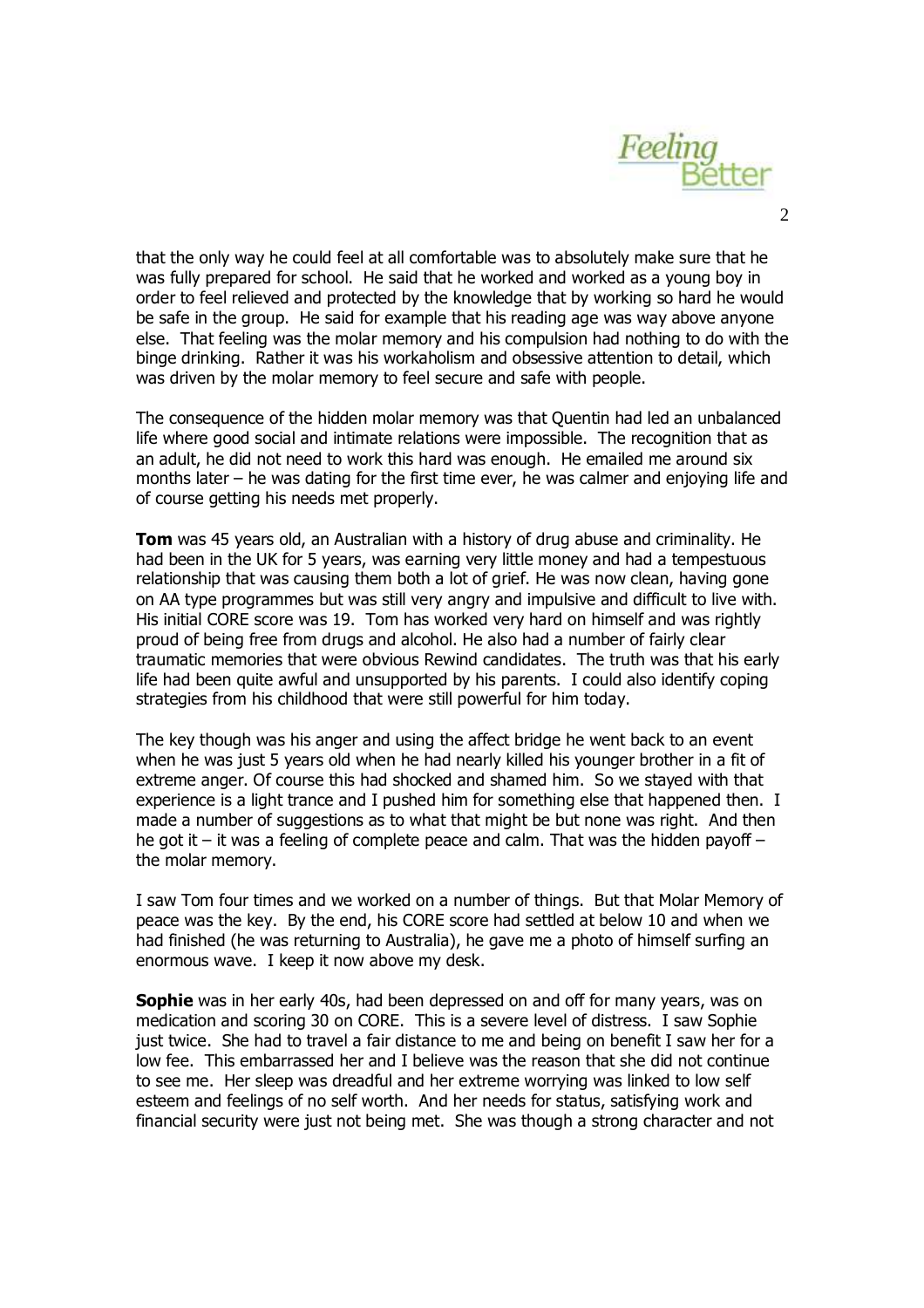

the typical person with very low self confidence. At the second session her CORE score was unchanged, which surprised me. At the first session I had used tried and tested ways to reduce her arousal, improve her sleep patterns and to reframe and normalise.

In the second session we worked on her feelings of lack of self worth. At this stage I was not thinking of Molar Memories but I used an affect bridge of her strong feelings of low self esteem to see what emerged. As a child she had moved from school to school as her father had been involved in the diplomatic service. She found that she could easily feel again all those feelings of vulnerability and low self confidence as she entered yet another new school. So we stayed with those feelings as I began to wonder if there may be a hidden pay off or positive emotion. And we seemed to find it in the protection Sophie found by emphasising her lack of capacity and intelligence and threat. Sophie did not return after that session even though I encouraged her to do so. But we talked by phone a fortnight later and I could see that her CORE score had fallen significantly – I estimated to around 15. She felt much stronger and confident and after another email enquiry three months later, she was still feeling much better.

**Simon** was from Hong Kong, in his middle thirties and suffering from extreme bouts of anxiety. His initial CORE score was 25. He had had a lot of difficulties in settling in London a decade or so earlier and this seemed an obvious candidate for rewind. So we did that at the first session and I linked this trance work to building up his confidence. At the next session, he felt that nothing really had changed. We talked about his current life in more detail and what seemed to be the triggers for the anxiety. Simon then made an interesting observation which was a new realisation for him – that it was almost as if he wanted to feel more and more anxious (by escalating extremely negative projections) in order to experience the relief of realising that they were ludicrous.

I suggested that he stays with that extreme positive desire for anxiety and go back to discover when he had first felt it. He went back to a period of extreme stress in his early teens. What he had done then was to build up the tension of a extremely full bowel by not evacuating. It gave him a feeling of being in control even though it was unpleasant and then he could enjoy the exquisite pleasure of the emptying that would follow. The parallel with the process of the anxiety now was clear and in trance I could easily contextualise and so remove the need for Simon to continue to do this. I saw Simon just twice and in subsequent email communication he conveyed that his anxieties were now way down.

**Peter** was an American businessman in his early 50s who came to me in quiet desperation (and a CORE score of 18). He had lived as long as he could remember with an obsession with female breasts. It had destroyed his marriage, kept him furtive and secretive and had impacted adversely on his relations with his now adult children. The first session was taken up with information gathering and at the end I expressed the opinion that there may a molar memory involved. The second session was devoted to discovering if this was so. Peter built up the sexual feeling and then through an affect